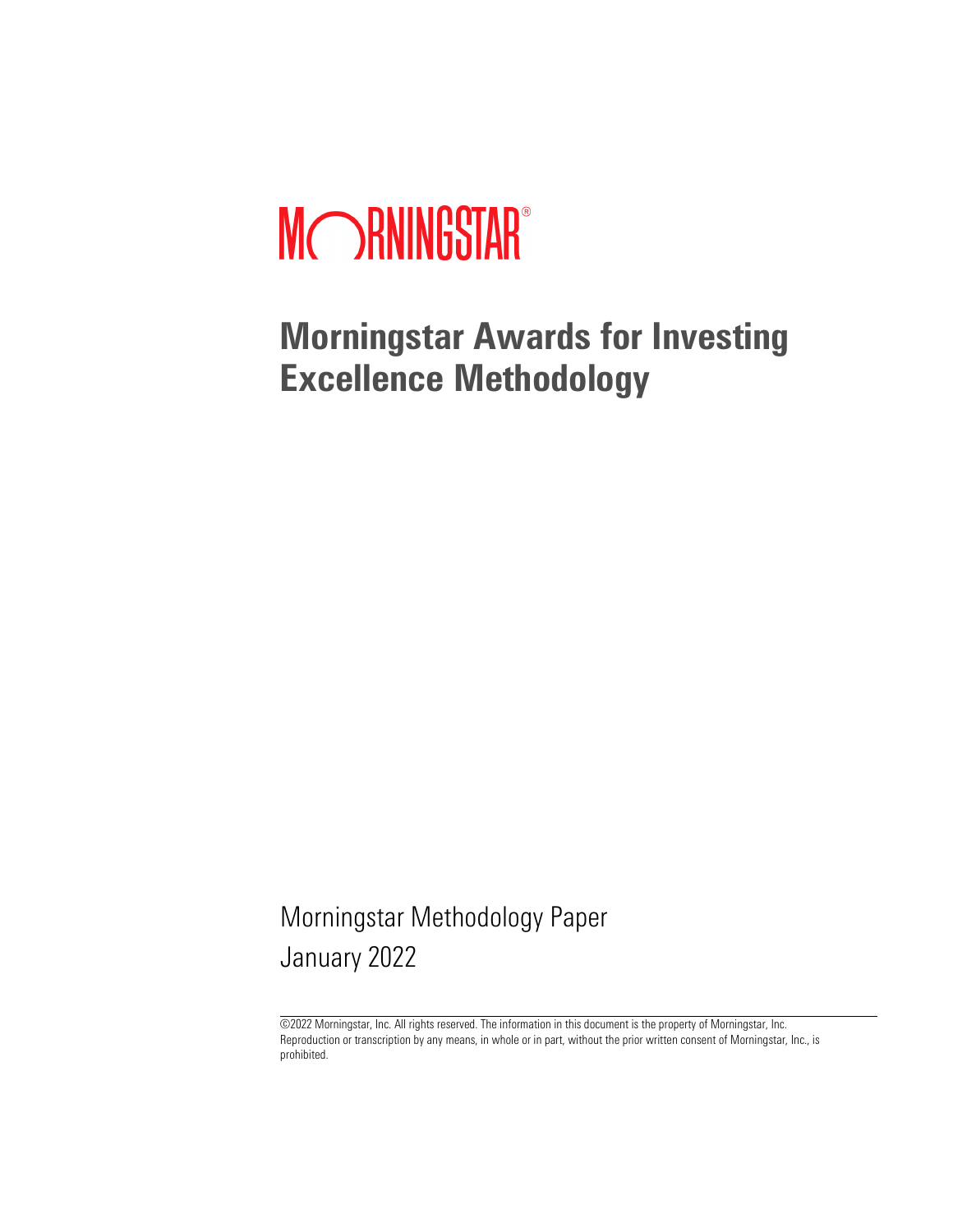# **Contents**

| Morningstar Asset Manager Sustainable-Investing Awards:  4       |  |
|------------------------------------------------------------------|--|
|                                                                  |  |
|                                                                  |  |
|                                                                  |  |
|                                                                  |  |
|                                                                  |  |
|                                                                  |  |
|                                                                  |  |
|                                                                  |  |
|                                                                  |  |
|                                                                  |  |
|                                                                  |  |
| Asset Manager Awards for each individual fund market:11          |  |
| Category Awards for each individual fund market:  12             |  |
|                                                                  |  |
|                                                                  |  |
| Scoring System for Asset Manager Sustainable-Investing Awards:14 |  |
|                                                                  |  |

Morningstar Awards for Investing Excellence | January 2022

**MORNINGSTAR®**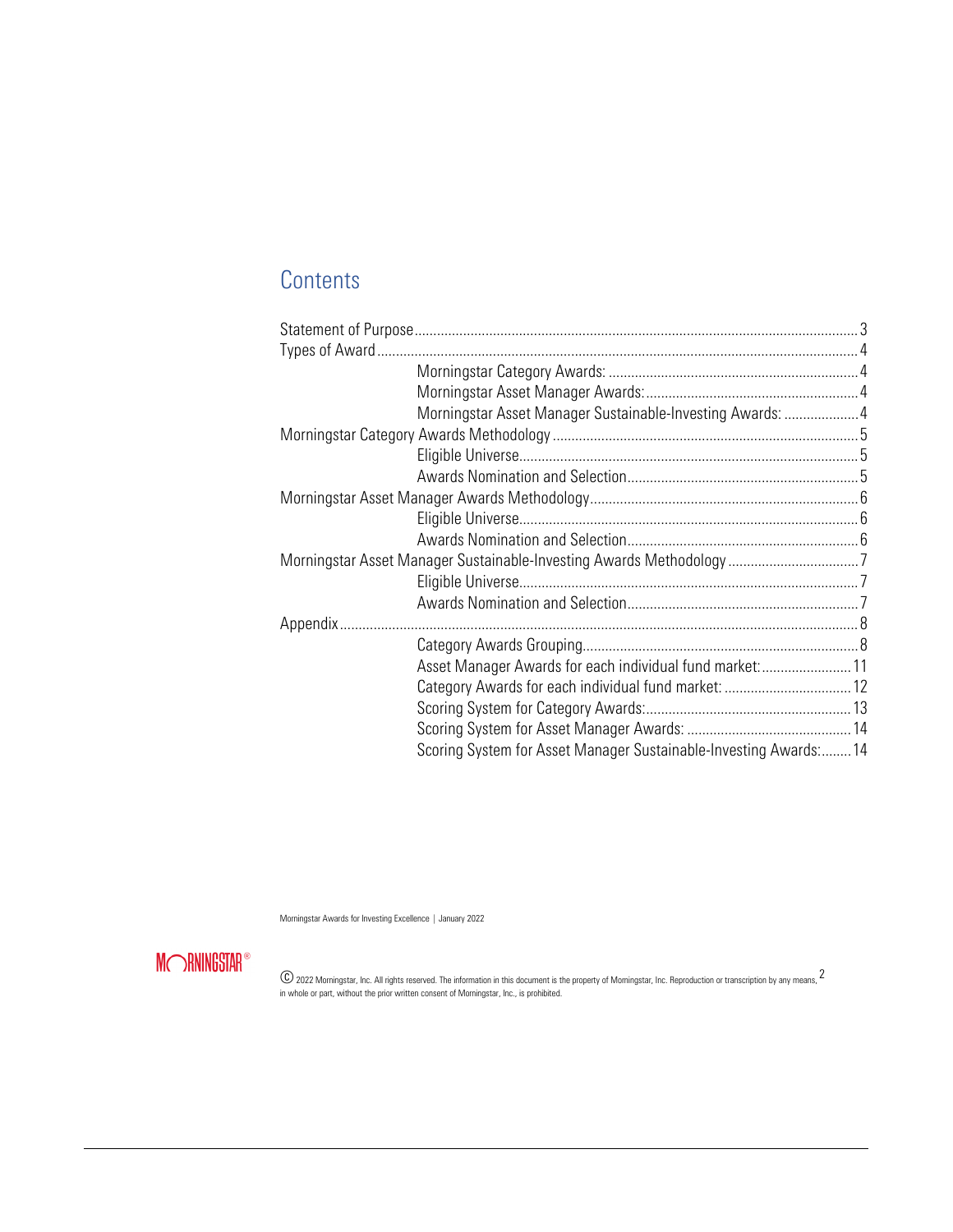## Statement of Purpose

The objective of the Morningstar Awards for Investing Excellence program is to recognise those funds and asset managers that have served investors well over the long term and which Morningstar's Manager Research team believes will be able to deliver strong risk-adjusted returns in the longer term. As such, these awards are based on Morningstar's forward-looking rating for funds, the Morningstar Analyst Rating™, complemented by the Morningstar Quantitative Rating™ (MQR), when necessary. The MQR is a quantitative rating that seeks to emulate the Analyst Rating and uses the same Gold, Silver, Bronze, Neutral, Negative scale as the former.

This awards program also includes recognition of asset managers that have built strong ESG capabilities and have proven track records of integrating sustainability principles into their investment programs. As such, these awards are based on Morningstar's ESG Commitment Level for asset managers, complemented by Morningstar's sustainability metrics for funds and Manager Research analysts' knowledge of the fund groups they assess in the context of the Morningstar Analyst Rating for funds.

Morningstar Awards for Investing Excellence | January 2022

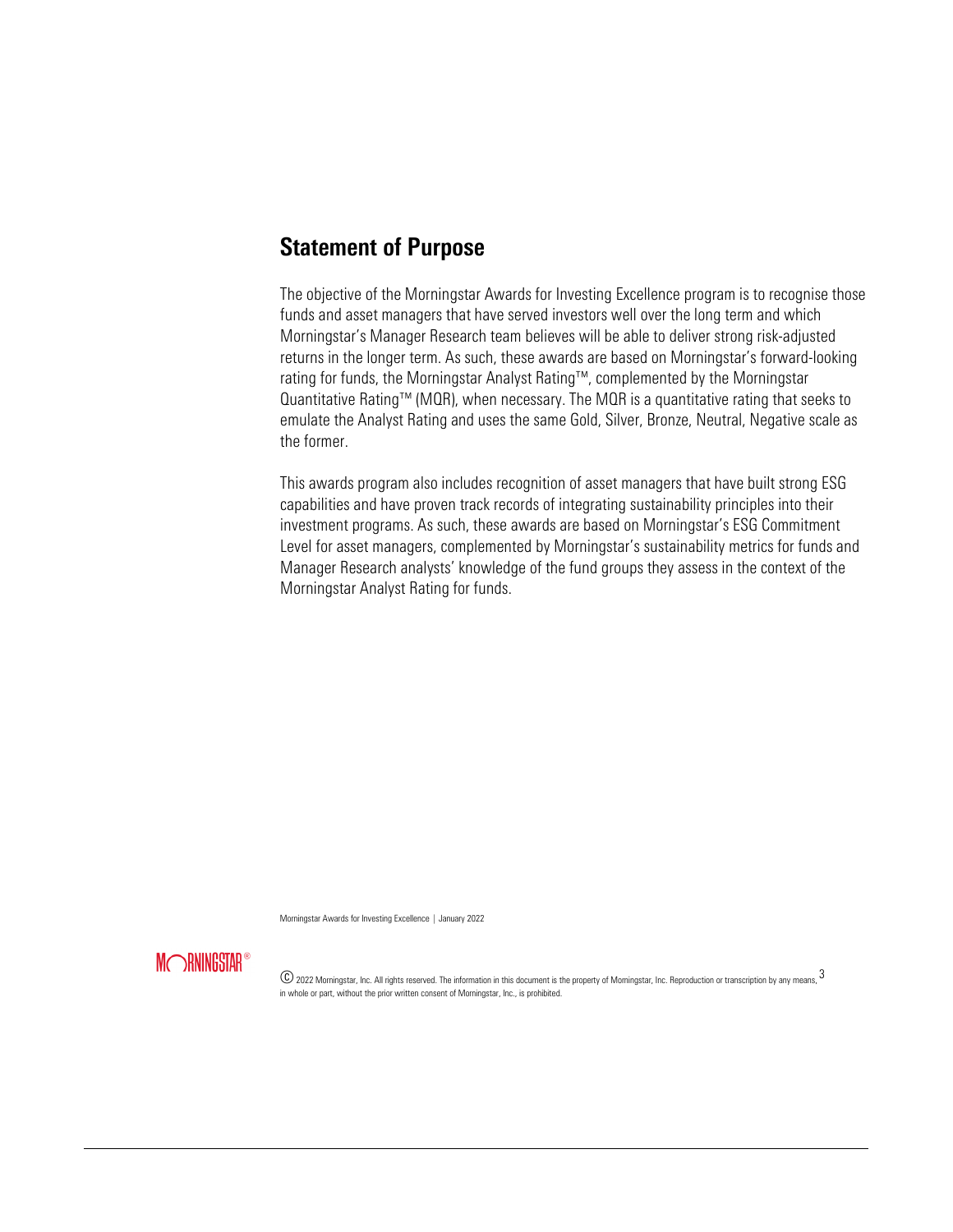## Types of Award

There are three types of Morningstar award in the scope of this methodology document: the Morningstar Category Awards, the Morningstar Asset Manager Awards, and the Morningstar Asset Manager Sustainable-Investing Awards.

#### **Morningstar Category Awards:**

These awards are given by Morningstar analysts to the funds within their Morningstar Categories or groupings of Morningstar Categories that not only have achieved good riskadjusted returns in the past but also should be able, in our opinion, to continue their good records on a risk-adjusted basis over time against their Morningstar Category index.

#### **Morningstar Asset Manager Awards:**

These awards are given by Morningstar analysts to the asset managers that not only have strong-performing fund lineups on a risk-adjusted basis but also show a resolute focus on serving the best interests of investors. These asset managers tend to operate within their circle of competence, do a good job of aligning manager interests with those of investors in their funds, charge reasonable fees, communicate well with strategy investors, and treat investors' capital as if it were their own.

#### **Morningstar Asset Manager Sustainable-Investing Awards:**

These awards are given by Morningstar analysts to the asset managers that not only have lineups that score well on Morningstar's sustainability metrics but also demonstrate strong commitment to integration of environmental, social, and governance factors. These asset managers typically have a clearly articulated ESG philosophy, strong ESG investment processes, and investment teams backed by appropriate ESG resources. These asset managers also have solid corporate engagement and proxy-voting programs.

Morningstar Awards for Investing Excellence | January 2022

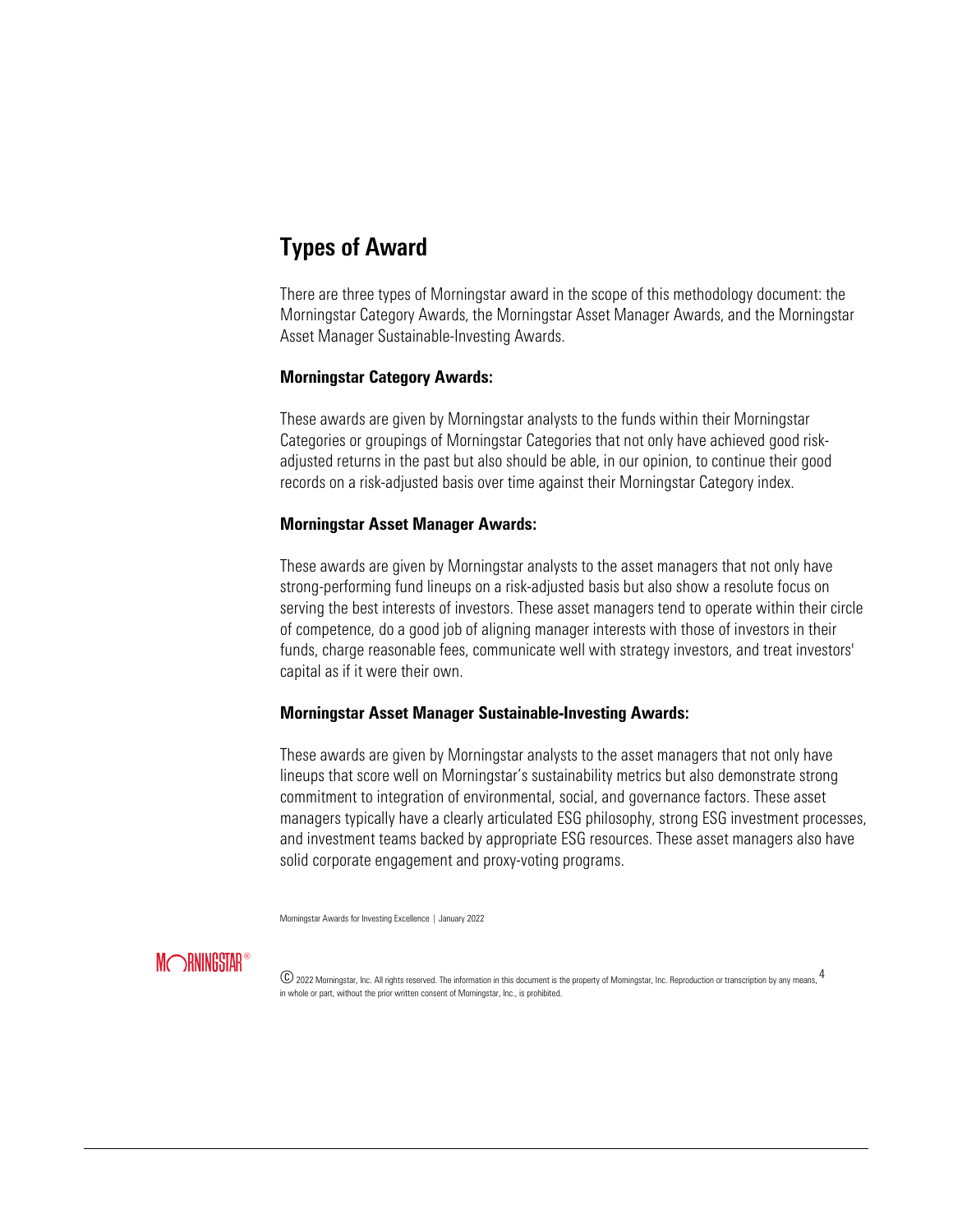## Morningstar Category Awards Methodology

#### **Eligible Universe**

Awards will be determined for each individual national fund market (see list in Appendix). The Morningstar Categories or groupings of Morningstar Categories eligible for the awards are listed in the Appendix for each market.

Only funds that are recorded in the Morningstar database as available for sale in a given market and carrying a positive Morningstar Analyst Rating (Bronze, Silver, or Gold) will be eligible to receive an award in that market. For Category Awards highlighted in the Appendix section, funds with a positive Morningstar Quantitative Rating (Bronze, Silver, or Gold) are also eligible.

#### **Awards Nomination and Selection**

The methodology consists of two segments: (1) nomination and (2) selection of the award winner(s).

- 1) Nominations for a Category Award rely on:
- A screen based on a scoring system outlined in the Appendix applied to eligible funds.

• Nominations by Morningstar analysts. This is intended to ensure that our analysts' qualitative, forward-looking views have priority over the backward-looking screen process.

2) Selection of award winners is accomplished as follows:

• Morningstar analysts qualitatively review the list of nominees. The list must also be approved by the heads of Morningstar's Europe and Asia Manager Research teams. If there are fewer than three nominated funds, no award will be made in that category.

• Morningstar analysts select the winner(s) by a majority vote. The winner(s) for each market is selected from those nominees that receive the highest number of votes and are available for sale locally.

Morningstar Awards for Investing Excellence | January 2022

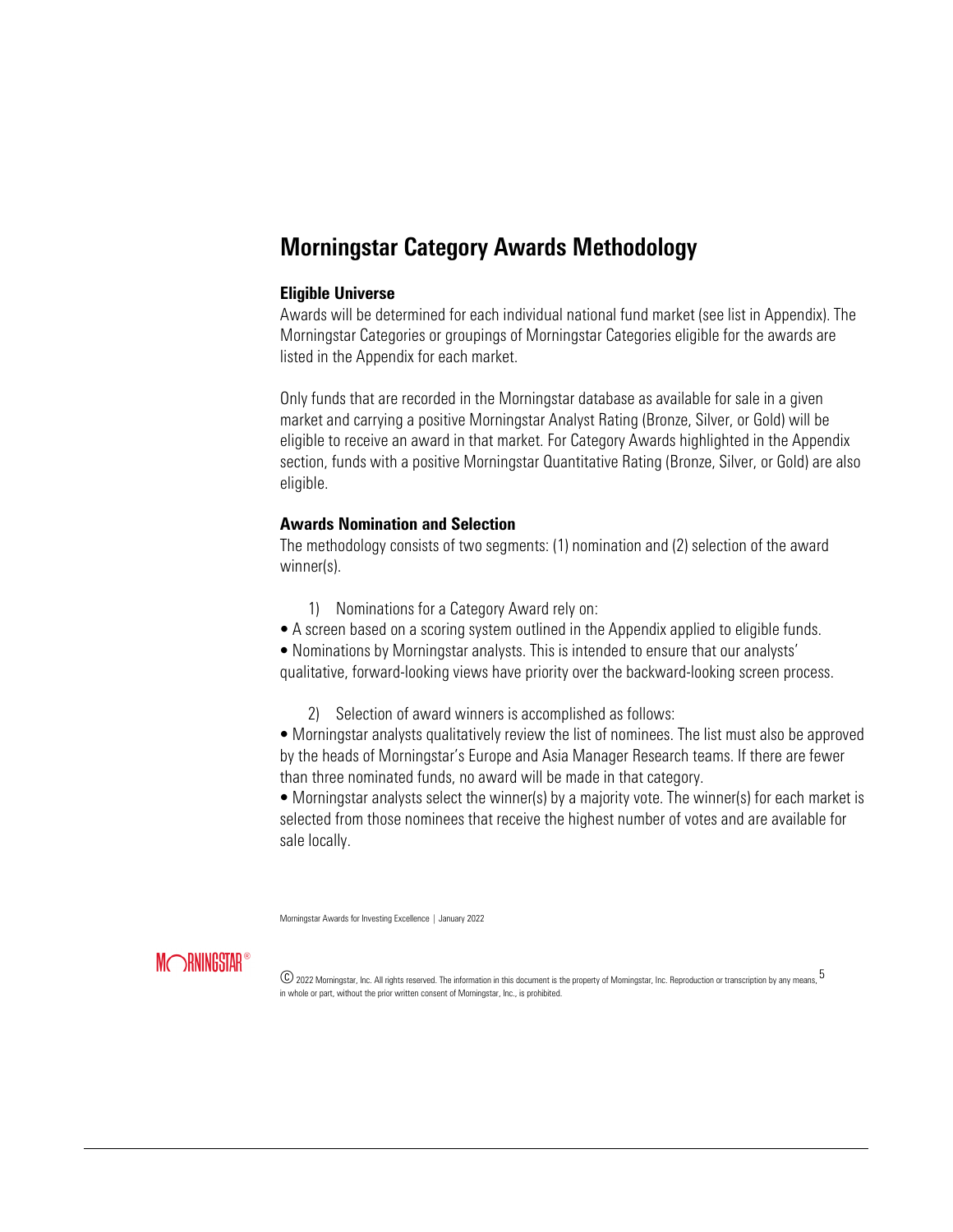## Morningstar Asset Manager Awards Methodology

#### **Eligible Universe**

Asset Manager Awards will be determined for each individual national fund market (see list in Appendix).

Only asset-management firms that earn a positive Parent Pillar rating (Above Average or High), either analyst-assigned as part of the Morningstar Analyst Rating or quantitatively assigned by the Morningstar Quantitative Rating, are eligible. Eligible firms must also have at least five funds available for sale in the market to which the award applies.

#### **Awards Nomination and Selection**

The methodology consists of two segments: (1) nomination and (2) selection of the award winner(s).

- 1) Nominations for an Asset Manager Award rely on:
- A screen based on a scoring system outlined in the Appendix.

• Nominations by Morningstar analysts. This is intended to ensure that our analysts' qualitative, forward-looking views have priority over the backward-looking screening process.

2) Selection of award winners is accomplished as follows:

• Morningstar analysts perform a qualitative review and vet the list of nominees. The list must also be approved by the heads of Morningstar's Europe and Asia Manager Research teams. If there are fewer than three nominated firms in the applicable market, no award will be made.

• Morningstar analysts select the winner(s) by a majority vote. The winner(s) for each market is chosen from those nominees that receive the highest number of votes and have at least five funds available for sale locally.

Morningstar Awards for Investing Excellence | January 2022

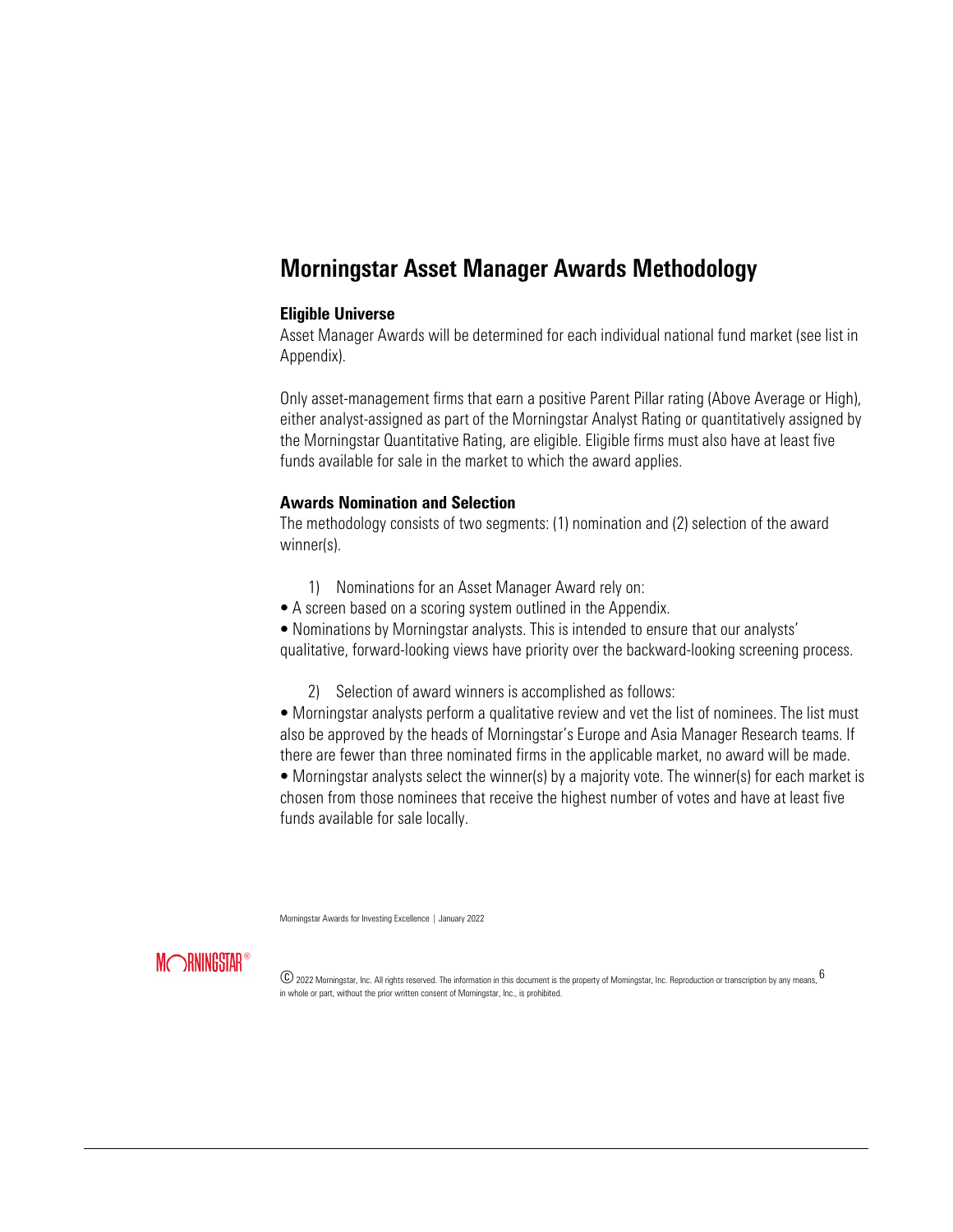## Morningstar Asset Manager Sustainable-Investing Awards Methodology

#### **Eligible Universe**

Asset Manager Sustainable-Investing Awards will be determined for each individual national fund market (see list in Appendix).

Only firms with an analyst-assigned Parent Pillar rating are eligible. Eligible firms must also have at least five funds available for sale in the market to which the award applies.

#### **Awards Nomination and Selection**

The methodology consists of two segments: (1) nomination and (2) selection of the award winner(s).

- 1) Nominations for an Asset Manager Sustainable-Investing Award rely on:
- A screen based on a scoring system outlined in the Appendix.

• Nominations by Morningstar analysts. This is intended to ensure that our analysts' qualitative, forward-looking views have priority over the quantitative screening process.

2) Selection of award winners is accomplished as follows:

• Morningstar analysts perform a qualitative evaluation (including reviewing the Morningstar ESG Commitment Level for asset managers when applicable) and vet the list of nominees. The list must also be approved by the heads of Morningstar's Europe and Asia Manager Research teams as well as the director of sustainability research – manager research. If there are fewer than three nominated firms in the applicable market, no award will be made.

• Morningstar analysts select the winner(s) by a majority vote. The winner(s) for each market is chosen from those nominees that receive the highest number of votes and have at least five funds available for sale locally.

Morningstar Awards for Investing Excellence | January 2022

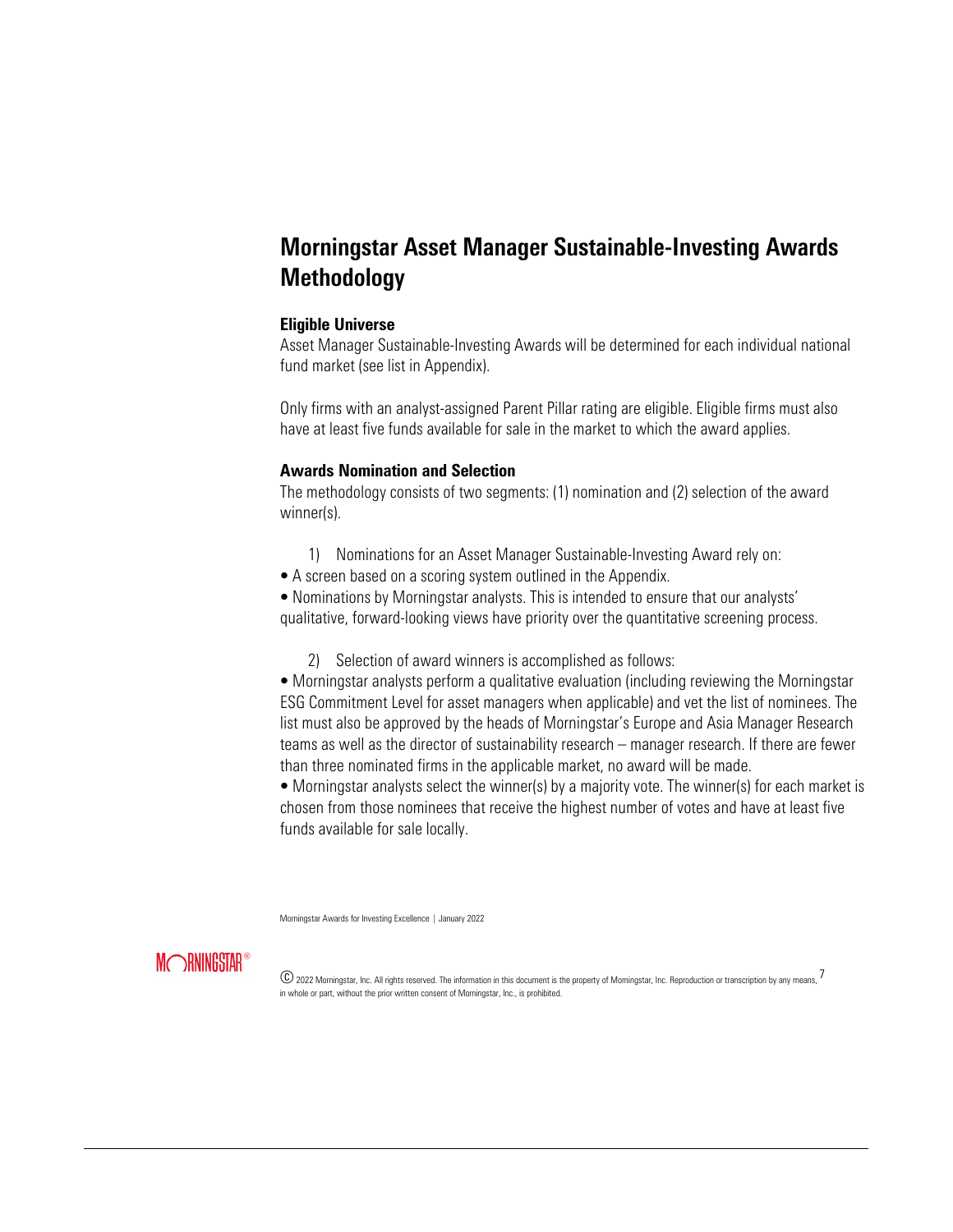# Appendix

## **Category Awards Grouping**

(funds with a positive Morningstar Quantitative Rating are eligible in the categories highlighted in blue) :

| <b>EAA Fund EUR Aggressive Allocation</b>          |  |  |  |
|----------------------------------------------------|--|--|--|
| <b>EAA Fund EUR Aggressive Allocation - Global</b> |  |  |  |
| <b>EAA Fund EUR Cautious Allocation</b>            |  |  |  |
| <b>EAA Fund EUR Cautious Allocation - Global</b>   |  |  |  |
| <b>EAA Fund EUR Flexible Allocation</b>            |  |  |  |
| <b>EAA Fund EUR Flexible Allocation - Global</b>   |  |  |  |
| <b>EAA Fund EUR Moderate Allocation</b>            |  |  |  |
| <b>EAA Fund EUR Moderate Allocation - Global</b>   |  |  |  |
| <b>EAA Fund EUR Corporate Bond</b>                 |  |  |  |
| <b>EAA Fund EUR Diversified Bond</b>               |  |  |  |
| <b>EAA Fund EUR Government Bond</b>                |  |  |  |
| EAA Fund EUR High Yield Bond                       |  |  |  |
| <b>EAA Fund Europe Equity Income</b>               |  |  |  |
| <b>EAA Fund Europe Flex-Cap Equity</b>             |  |  |  |
| EAA Fund Europe Large-Cap Blend Equity             |  |  |  |
| EAA Fund Europe Large-Cap Growth Equity            |  |  |  |
| EAA Fund Europe Large-Cap Value Equity             |  |  |  |
| <b>EAA Fund Global Equity Income</b>               |  |  |  |
| <b>EAA Fund Global Flex-Cap Equity</b>             |  |  |  |
| EAA Fund Global Large-Cap Blend Equity             |  |  |  |
|                                                    |  |  |  |

Morningstar Awards for Investing Excellence | January 2022

**MORNINGSTAR®**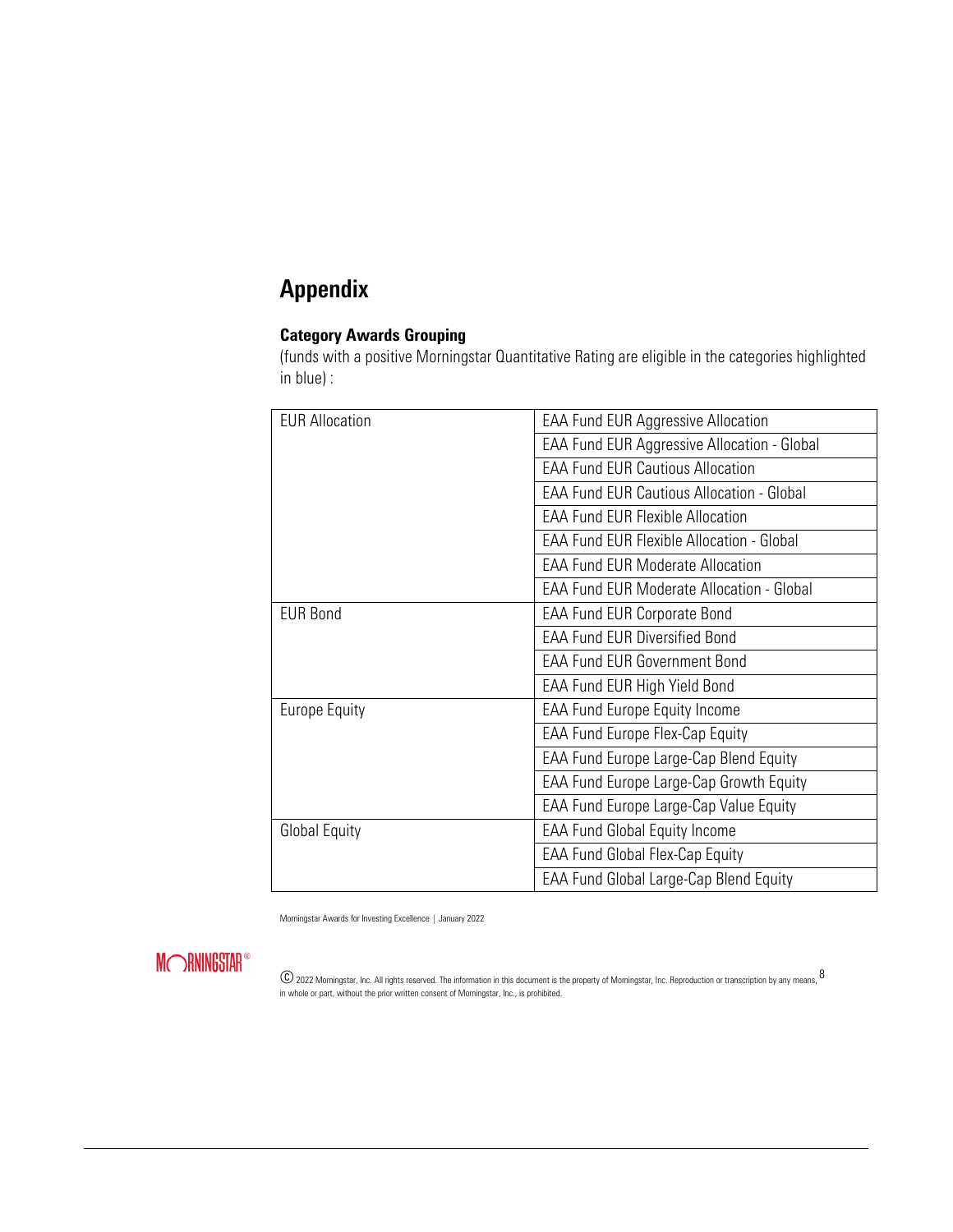|                                | EAA Fund Global Large-Cap Growth Equity               |  |  |  |
|--------------------------------|-------------------------------------------------------|--|--|--|
|                                | EAA Fund Global Large-Cap Value Equity                |  |  |  |
|                                | <b>EAA Fund Global Emerging Markets Equity</b>        |  |  |  |
| <b>Italy Equity</b>            | <b>EAA Fund Italy Equity</b>                          |  |  |  |
| <b>Spain Equity</b>            | <b>EAA Fund Spain Equity</b>                          |  |  |  |
| <b>France Equity</b>           | <b>EAA Fund France Equity</b>                         |  |  |  |
| <b>France Small/Mid Equity</b> | <b>EAA Fund France Small/Mid-Cap Equity</b>           |  |  |  |
| <b>GBP Allocation</b>          | <b>EAA Fund GBP Adventurous Allocation</b>            |  |  |  |
|                                | <b>EAA Fund GBP Cautious Allocation</b>               |  |  |  |
|                                | <b>EAA Fund GBP Moderate Allocation</b>               |  |  |  |
|                                | <b>EAA Fund GBP Moderately Adventurous Allocation</b> |  |  |  |
|                                | <b>EAA Fund GBP Moderately Cautious Allocation</b>    |  |  |  |
| <b>GBP Bond</b>                | <b>EAA Fund GBP Corporate Bond</b>                    |  |  |  |
|                                | <b>EAA Fund GBP Diversified Bond</b>                  |  |  |  |
|                                | <b>EAA Fund GBP Government Bond</b>                   |  |  |  |
|                                | EAA Fund GBP High Yield Bond                          |  |  |  |
| <b>UK Equity</b>               | <b>EAA</b> Fund UK Equity Income                      |  |  |  |
|                                | EAA Fund UK Flex-Cap Equity                           |  |  |  |
|                                | EAA Fund UK Large-Cap Equity                          |  |  |  |
| Europe ex UK Equity            | EAA Fund Europe ex-UK Equity                          |  |  |  |
| Global and Asian Bond          | <b>EAA Fund Asia Bond</b>                             |  |  |  |
|                                | EAA Fund Asia Bond - Local Currency                   |  |  |  |
|                                | EAA Fund Asia High Yield Bond                         |  |  |  |
|                                | <b>EAA Fund Global Bond</b>                           |  |  |  |
|                                | EAA Fund Global Bond - USD Hedged                     |  |  |  |
|                                | EAA Fund Global Corporate Bond - USD Hedged           |  |  |  |
|                                | <b>EAA Fund Global Emerging Markets Bond</b>          |  |  |  |

Morningstar Awards for Investing Excellence | January 2022

**MORNINGSTAR®**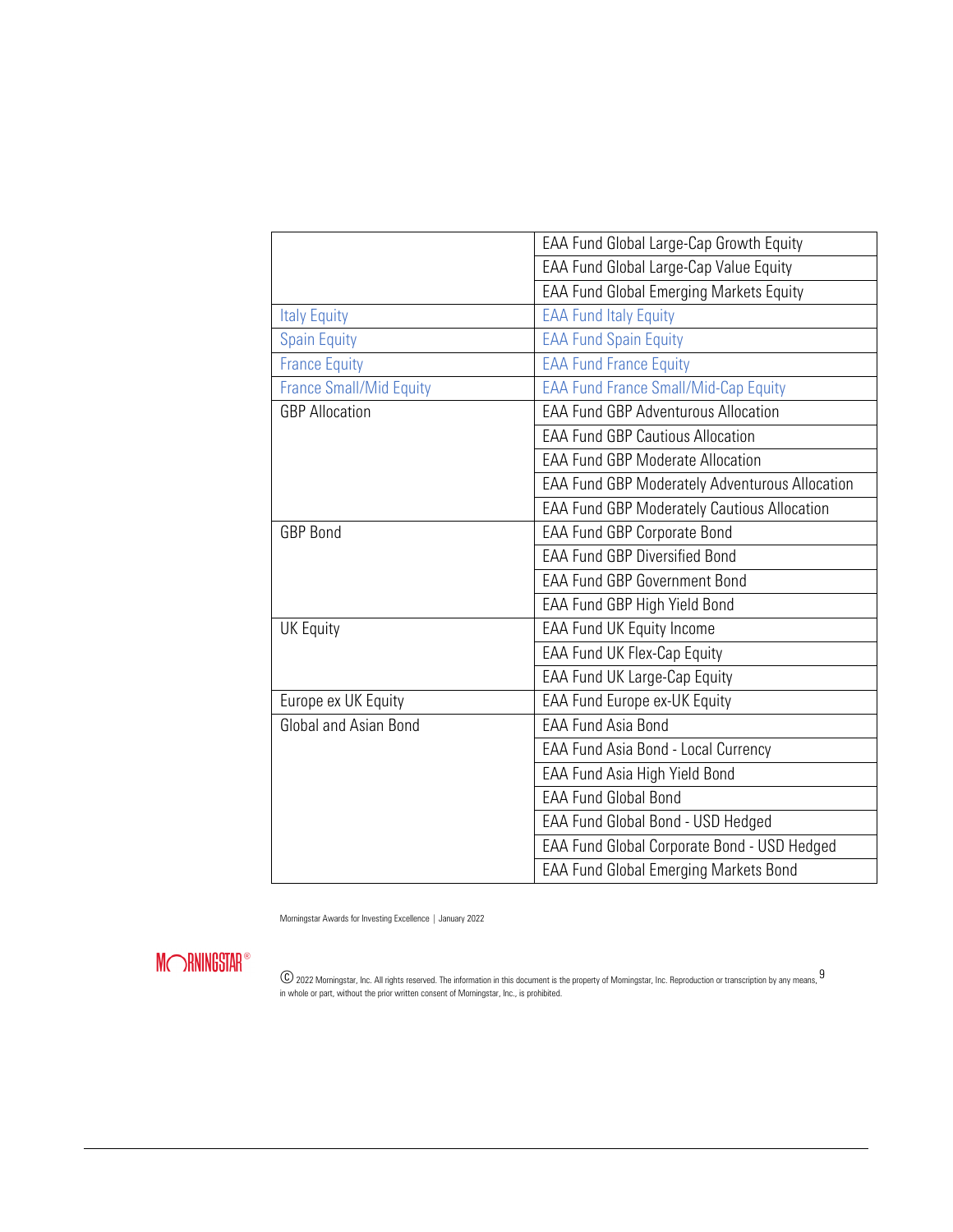|                      | <b>EAA Fund Global Flexible Bond</b>               |  |  |
|----------------------|----------------------------------------------------|--|--|
|                      | <b>EAA Fund Global Flexible Bond - USD Hedged</b>  |  |  |
|                      | EAA Fund Global High Yield Bond                    |  |  |
|                      | <b>EAA Fund Global Inflation-Linked Bond - USD</b> |  |  |
|                      | Hedged                                             |  |  |
|                      | <b>EAA Fund USD Diversified Bond</b>               |  |  |
|                      | <b>EAA Fund USD Flexible Bond</b>                  |  |  |
|                      | EAA Fund USD High Yield Bond                       |  |  |
|                      | <b>EAA Fund USD Inflation-Linked Bond</b>          |  |  |
| China Equity         | <b>EAA Fund China Equity</b>                       |  |  |
|                      | EAA Fund China Equity - A Shares                   |  |  |
|                      | <b>EAA Fund Greater China Equity</b>               |  |  |
|                      | <b>EAA Fund Hong Kong Equity</b>                   |  |  |
| Asian Equity         | EAA Fund Asia ex-Japan Equity                      |  |  |
|                      | <b>EAA Fund Asia-Pacific Equity</b>                |  |  |
|                      | EAA Fund Asia-Pacific ex-Japan Equity              |  |  |
|                      | EAA Fund Asia-Pacific ex-Japan Equity Income       |  |  |
|                      | EAA Fund Pacific ex-Japan Equity                   |  |  |
| <b>Taiwan Equity</b> | <b>EAA Fund Taiwan Large-Cap Equity</b>            |  |  |
|                      | <b>EAA Fund Taiwan Small/Mid-Cap Equity</b>        |  |  |

Morningstar Awards for Investing Excellence | January 2022

**MORNINGSTAR®**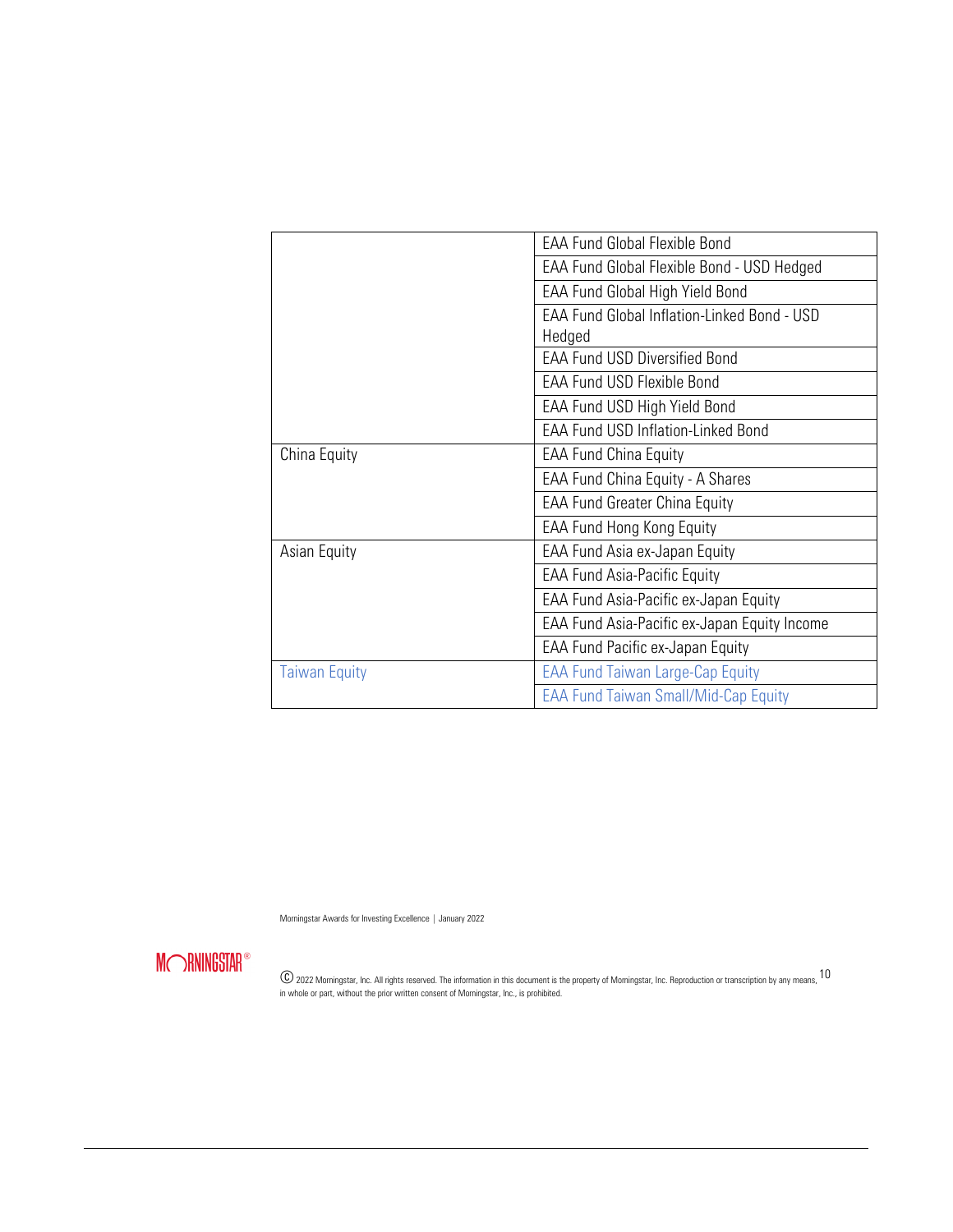|                    | Asset Manager Awards                                 |                                     |  |  |
|--------------------|------------------------------------------------------|-------------------------------------|--|--|
| Belgium            | Asset Manager Sustainable-Investing<br>Asset Manager |                                     |  |  |
| France             | Asset Manager                                        | Asset Manager Sustainable-Investing |  |  |
| Germany            | Asset Manager                                        | Asset Manager Sustainable-Investing |  |  |
| Hong Kong          | Asset Manager                                        | Asset Manager Sustainable-Investing |  |  |
| Italy              | Asset Manager                                        | Asset Manager Sustainable-Investing |  |  |
| Luxembourg         | Asset Manager                                        | Asset Manager Sustainable-Investing |  |  |
| <b>Netherlands</b> | Asset Manager                                        | Asset Manager Sustainable-Investing |  |  |
| Portugal           | Asset Manager                                        | Asset Manager Sustainable-Investing |  |  |
| Singapore          | Asset Manager                                        | Asset Manager Sustainable-Investing |  |  |
| Spain              | Asset Manager                                        | Asset Manager Sustainable-Investing |  |  |
| Switzerland        | Asset Manager                                        | Asset Manager Sustainable-Investing |  |  |
| Taiwan             | Asset Manager                                        | Asset Manager Sustainable-Investing |  |  |
| UK                 | Asset Manager                                        | Asset Manager Sustainable-Investing |  |  |

## **Asset Manager Awards for each individual fund market:**

Morningstar Awards for Investing Excellence | January 2022

**MORNINGSTAR®**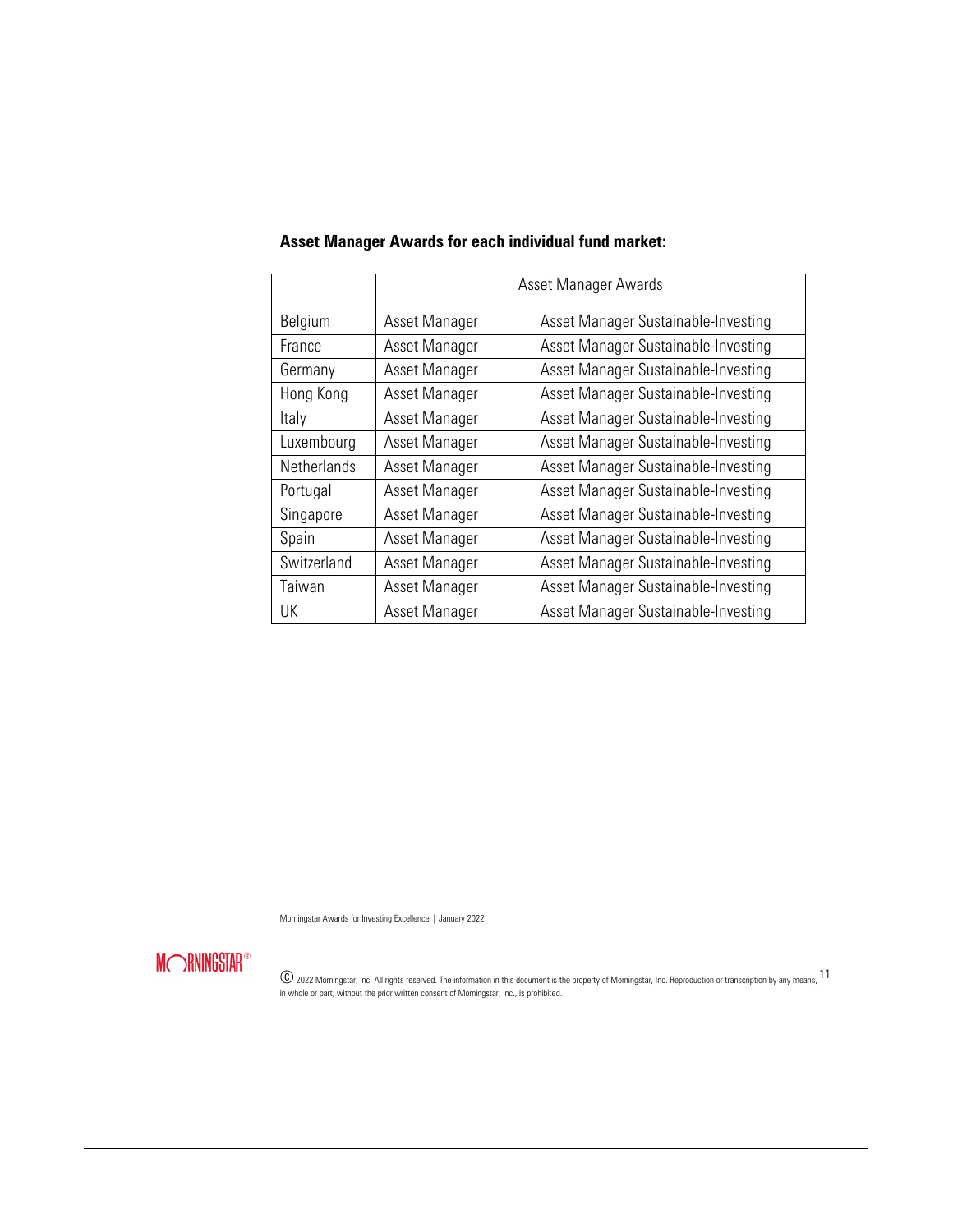|             | Category Awards |                        |                          |                         |                       |                       |
|-------------|-----------------|------------------------|--------------------------|-------------------------|-----------------------|-----------------------|
| Belgium     | Global Equity   | <b>Europe Equity</b>   | <b>EUR Bond</b>          | <b>EUR Allocation</b>   |                       |                       |
| France      | Global Equity   | Europe Equity          | France Equity            | France Small/Mid Equity | <b>EUR Bond</b>       | <b>EUR Allocation</b> |
| Germany     | Global Equity   | Europe Equity          | <b>EUR Bond</b>          | <b>EUR Allocation</b>   |                       |                       |
| Hong Kong   | Global Equity   | Asia Equity            | China Equity             | Global and Asian Bond   |                       |                       |
| Italy       | Global Equity   | Europe Equity          | Italy Equity             | EUR Bond                | <b>EUR Allocation</b> |                       |
| Luxembourg  | Global Equity   | <b>Europe Equity</b>   | <b>EUR Bond</b>          | <b>EUR Allocation</b>   |                       |                       |
| Netherlands | Global Equity   | <b>Europe Equity</b>   | <b>EUR Bond</b>          | <b>EUR Allocation</b>   |                       |                       |
| Portugal    | Global Equity   | <b>Europe Equity</b>   | <b>EUR Bond</b>          | <b>EUR Allocation</b>   |                       |                       |
| Singapore   | Global Equity   | Asia Equity            | Global and<br>Asian Bond |                         |                       |                       |
| Spain       | Global Equity   | <b>Europe Equity</b>   | Spain Equity             | <b>EUR Bond</b>         | <b>EUR Allocation</b> |                       |
| Switzerland | Global Equity   | Europe Equity          |                          |                         |                       |                       |
| Taiwan      | Global Equity   | Asia Equity            | Taiwan Equity            | Global and Asian Bond   |                       |                       |
| UK          | Global Equity   | Europe ex UK<br>Equity | UK Equity                | <b>GBP Bond</b>         | <b>GBP</b> Allocation |                       |

## **Category Awards for each individual fund market:**

Morningstar Awards for Investing Excellence | January 2022

**MORNINGSTAR®**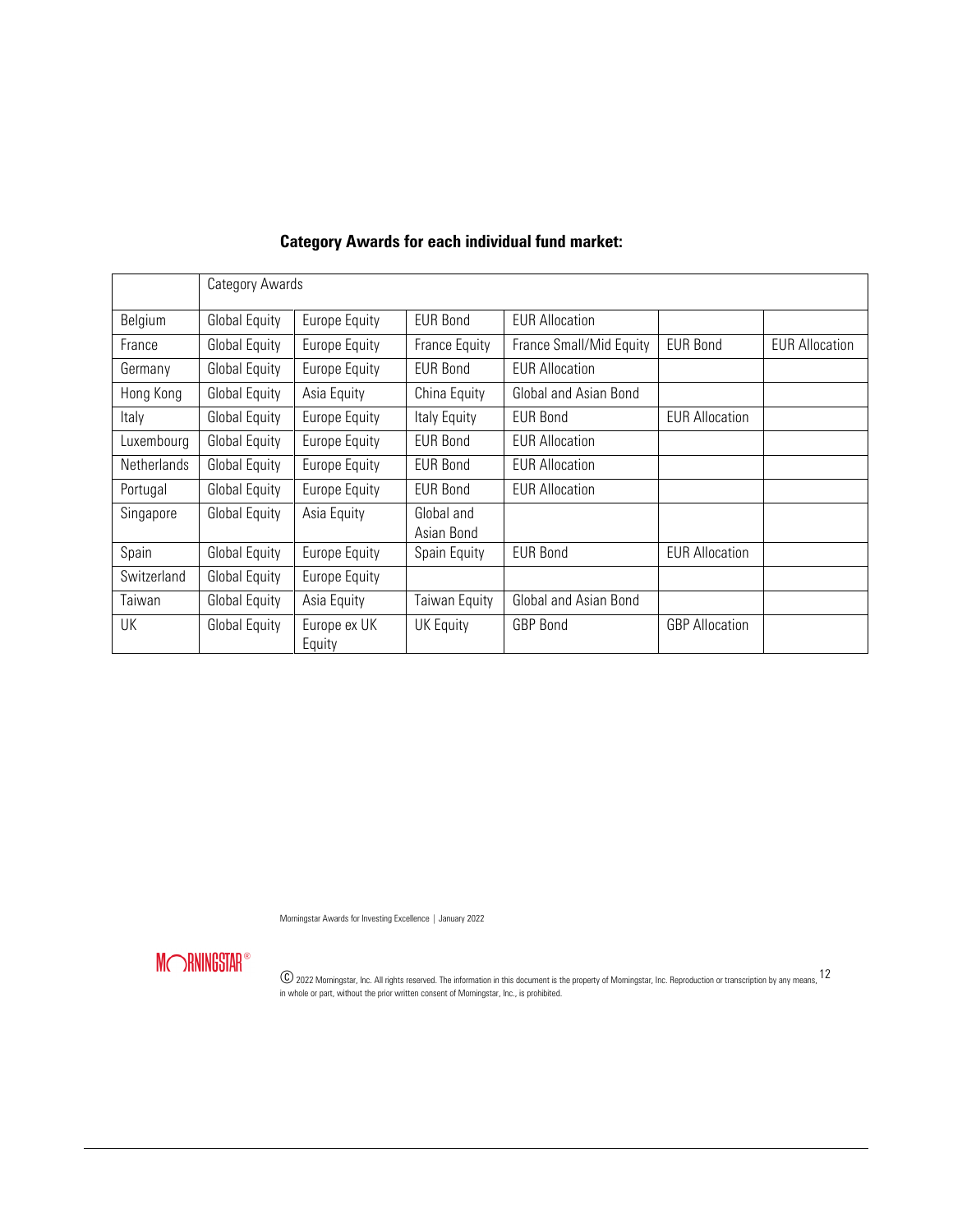#### **Scoring System for Category Awards :**

Each fund in a relevant grouping will be scored as follows:

Return Score = 80% of total score

Of the return score: 30% of total score, based on one-year return percentile rank in Morningstar **Category** 

Three- and five-year: 50% of total score, of which

40% = three-year return percentile rank in Morningstar Category

60% = five-year return percentile rank in Morningstar Category

(Note: Three-year and five-year scores are scaled to represent 40% and 60% of the long-term portion of the return score, respectively. The three-year return score constitutes 20% of the total score, and the five-year return score constitutes 30% of the total score.)

Risk Score =20% of total score

Of the risk score:

40% = three-year Morningstar Risk percentile rank in Morningstar Category

60% = five-year Morningstar Risk percentile rank in Morningstar Category

(Note: Three-year and five-year scores are scaled to represent 40% and 60% of the total risk score, respectively. The three-year risk score constitutes 8% of the total score, and the five-year risk score constitutes 12% of the total score.)

Based on above weights, the effective weight of each year in the calculation is as follows, including both risk and return (figures are rounded to nearest whole number):

| Past one year   | 48% |
|-----------------|-----|
| Second year out | 18% |
| Third year out  | 18% |
| Fourth year out | 8%  |
| Fifth year out  | R%  |

Morningstar Awards for Investing Excellence | January 2022